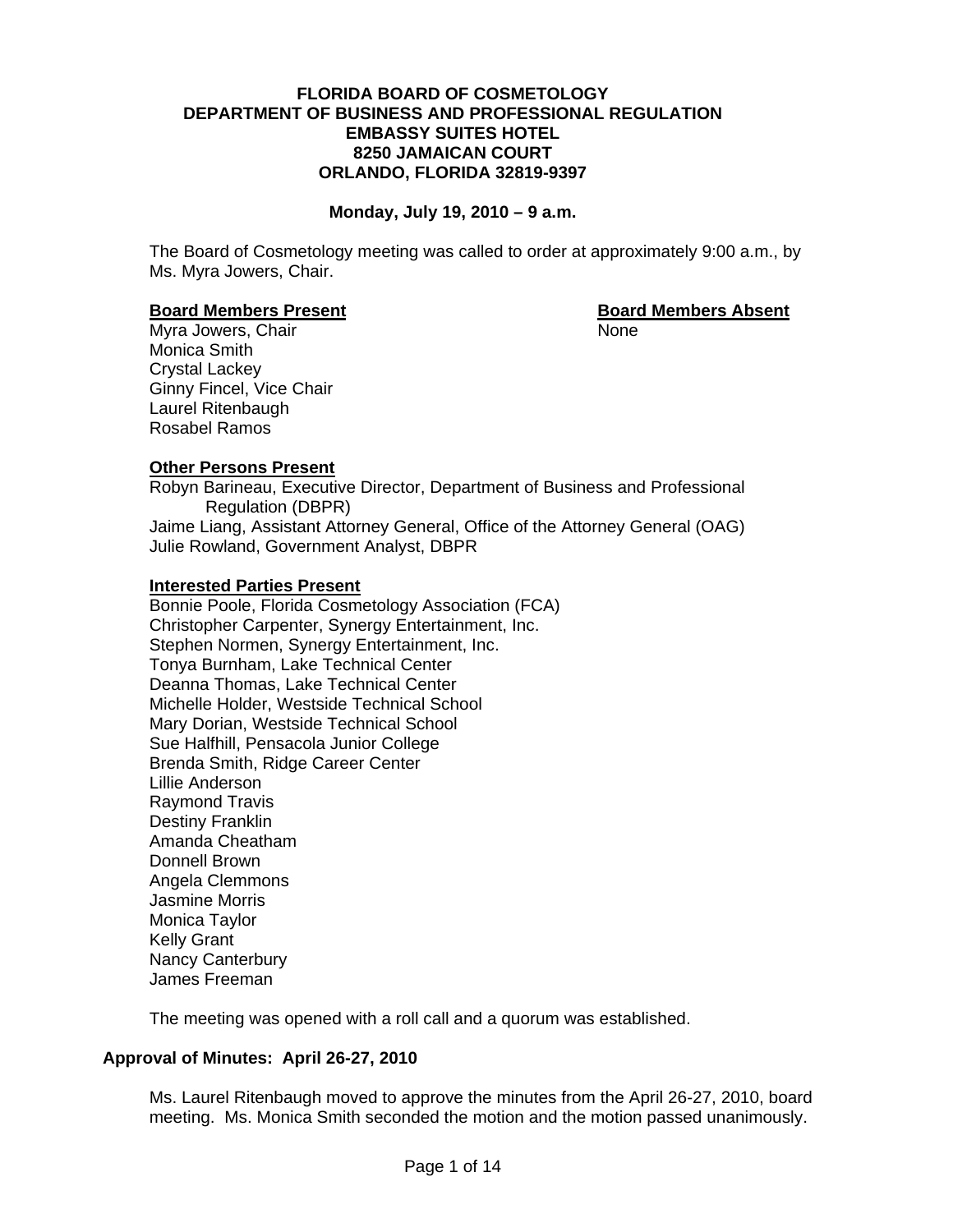# **Applications**

## **Licensure Applications**

## **Informal Hearing**

## Gillian Stewart

Ms. Robyn Barineau, Executive Director, noted that the hair braider and cosmetology exam applications for Ms. Stewart were denied at the April 26, 2010, board meeting based upon the noted criminal history. Ms. Stewart was not present for the meeting. After review and discussion, Ms. Ritenbaugh moved to approve the applications based on the additional documentation provided. Ms. Crystal Lackey seconded the motion and the motion passed unanimously.

## • Raymond Travis

Ms. Barineau noted that the licensure application for Mr. Travis was denied at the January 25, 2010, board meeting based upon the noted criminal history. Mr. Travis was present for the meeting and was sworn in by Assistant Attorney General, Ms. Jaime Liang. After review and discussion, Ms. Ritenbaugh moved to approve the application based on the additional documentation provided. Ms. Lackey seconded the motion and the motion passed unanimously.

#### **Initial Review**

## • Lillie Anderson

Ms. Barineau noted that the licensure application for Ms. Anderson was forwarded to the board for review based on the background information reflected on the application. Ms. Anderson was present for the meeting and was sworn in by Ms. Liang. After review and discussion, Ms. Smith moved to approve the application based on the documents provided. The board also imposed probation on the license to run concurrent with her criminal probationary period. Ms. Ritenbaugh seconded the motion and the motion passed unanimously.

## • Thomas A. Bricker

Ms. Barineau noted that the licensure application for Mr. Bricker was forwarded to the board for review based on the background information reflected on the application. Mr. Bricker was not present for the meeting. After review and discussion, Ms. Ritenbaugh moved to approve the application based on the documents provided. The board also imposed probation on the license to run concurrent with his criminal probationary period. Ms. Smith seconded the motion and the motion passed unanimously.

## • Donnell L. Brown

Ms. Barineau noted that the licensure application for Mr. Brown was forwarded to the board for review based on the background information reflected on the application. Mr. Brown was present for the meeting and was sworn in by Ms. Liang. After review and discussion, Vice Chair Fincel moved to approve the application based on the documents provided. The board also imposed probation on the license to run concurrent with his criminal probationary period. Ms. Ritenbaugh seconded the motion and the motion passed unanimously.

## • Jonathan James Bruno

Ms. Barineau noted that the licensure application for Mr. Bruno was forwarded to the board for review based on the background information reflected on the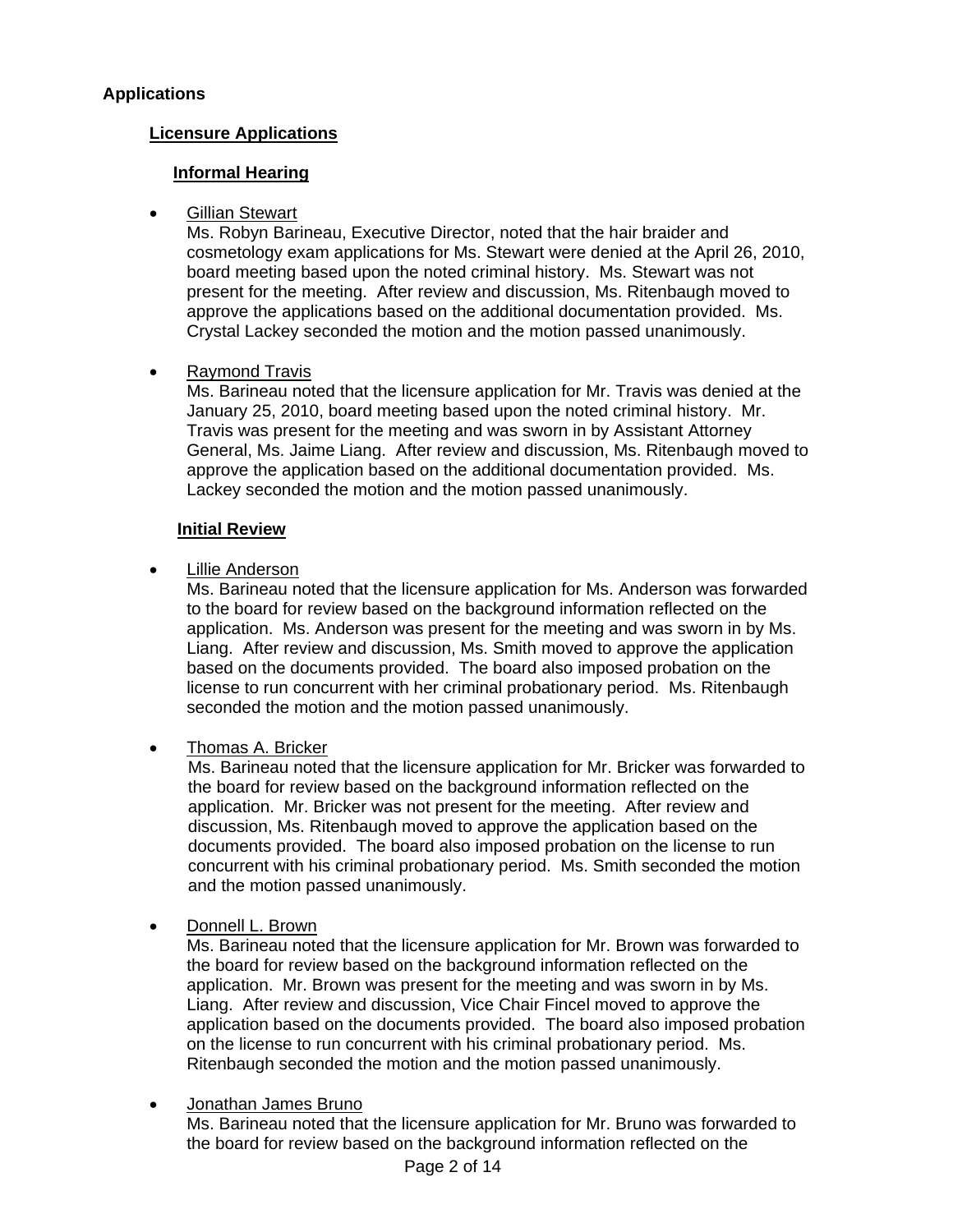application. Mr. Bruno was not present for the meeting. After review and discussion, Ms. Ritenbaugh moved to approve the application based on the documents provided. The board also imposed probation on the license to run concurrent with his criminal probationary period. Ms. Smith seconded the motion and the motion passed unanimously.

• Yoanka C. Castro

Ms. Barineau noted that the licensure application for Ms. Castro was forwarded to the board for review based on the background information reflected on the application. Ms. Castro was not present for the meeting. After review and discussion, Ms. Ritenbaugh moved to approve the application based on the documents provided. The board also imposed probation on the license to run concurrent with her criminal probationary period. Ms. Lackey seconded the motion and the motion passed unanimously.

## • Angela Clinton

Ms. Barineau noted that the licensure application for Ms. Clinton was forwarded to the board for review based on the background information reflected on the application. Ms. Clinton was present for the meeting and was sworn in by Ms. Liang. After review and discussion, Vice Chair Fincel moved to deny the application based on the noted criminal history. Ms. Ritenbaugh seconded the motion and the motion passed unanimously.

## Dina N. Cobb

Ms. Barineau noted that the licensure application for Ms. Cobb was forwarded to the board for review based on the background information reflected on the application. Ms. Cobb was not present for the meeting. After review and discussion, Ms. Ritenbaugh moved to approve the application based on the documents provided. The board also imposed probation on the license to run concurrent with her criminal probationary period. Ms. Smith seconded the motion and the motion passed unanimously.

## • Diego Luis Delgado

Ms. Barineau noted that the licensure application for Mr. Delgado was forwarded to the board for review based on the background information reflected on the application. Mr. Delgado was not present for the meeting. After review and discussion, Ms. Ritenbaugh moved to approve the application based on the documents provided. The board also imposed probation on the license to run concurrent with his criminal probationary period. Ms. Lackey seconded the motion and the motion passed unanimously.

• Ranelle Estrill

Ms. Barineau noted that the licensure application for Ms. Estrill was forwarded to the board for review based on the background information reflected on the application. Ms. Estrill was not present for the meeting. After review and discussion, Ms. Ritenbaugh moved to approve the application based on the documents provided. Ms. Lackey seconded the motion and the motion passed unanimously.

## • Destiny Erica Franklin

Ms. Barineau noted that the licensure application for Ms. Franklin was forwarded to the board for review based on the background information reflected on the application. Ms. Franklin was present for the meeting and was sworn in by Ms. Liang. After review and discussion, Ms. Ritenbaugh moved to approve the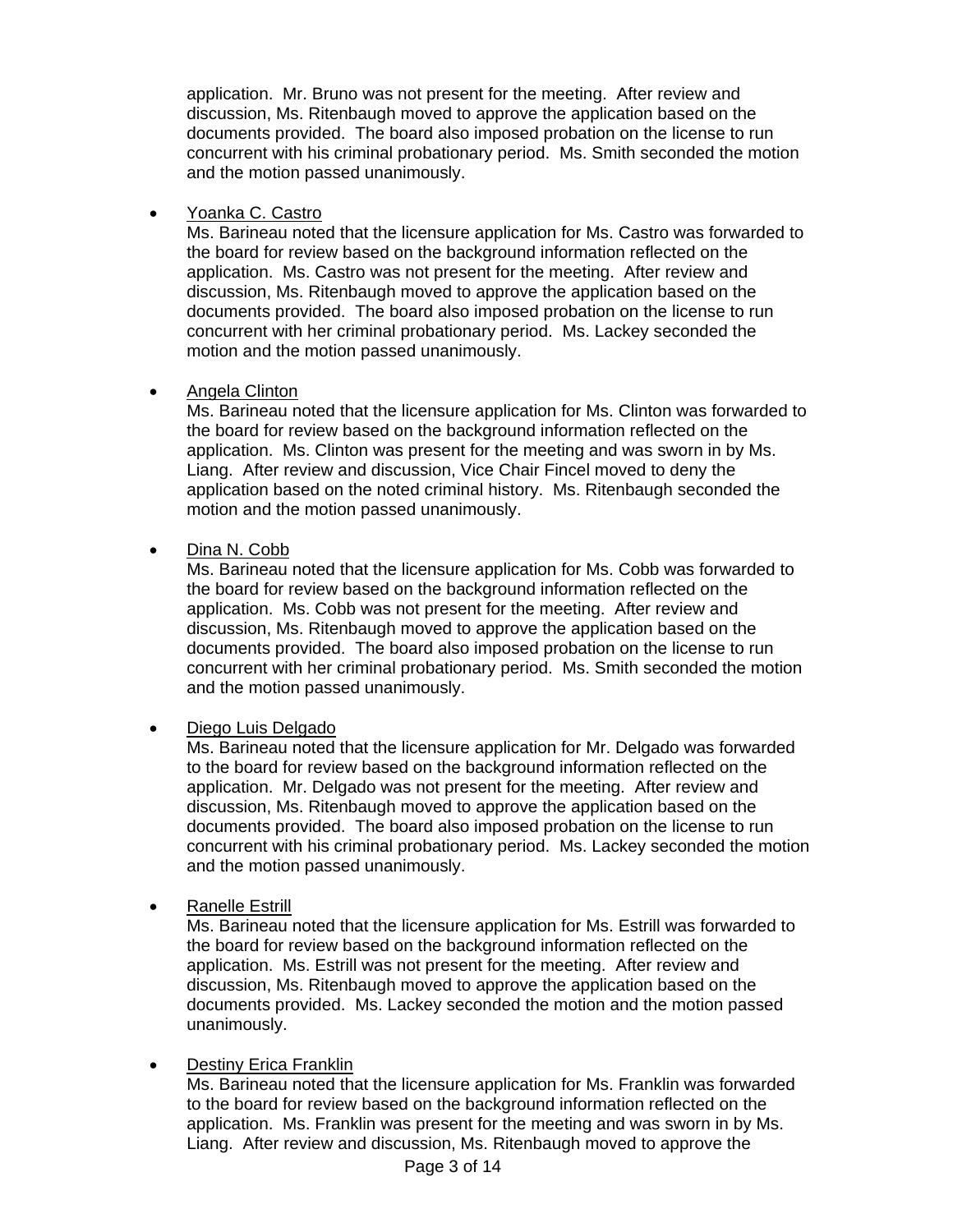application based on the documents provided. The board also imposed probation on the license to run concurrent with her criminal probationary period. Ms. Smith seconded the motion and the motion passed unanimously.

• James Freeman

Ms. Barineau noted that the licensure application for Mr. Freeman was forwarded to the board for review based on the background information reflected on the application. Mr. Freeman was present for the meeting and was sworn in by Ms. Liang. After review and discussion, Ms. Ritenbaugh moved to approve the application based on the documents provided. Vice Chair Fincel seconded the motion and the motion passed unanimously.

## **Kelly Grant**

Ms. Barineau noted that the licensure application for Ms. Grant was forwarded to the board for review based on the background information reflected on the application. Ms. Grant was present for the meeting and was sworn in by Ms. Liang. After review and discussion, Ms. Ritenbaugh moved to approve the application based on the documents provided. The board also imposed probation on the license to run concurrent with her criminal probationary period. Ms. Smith seconded the motion and the motion passed unanimously.

• Michael Hagan

Ms. Barineau noted that the licensure application for Mr. Hagan was forwarded to the board for review based on the background information reflected on the application. Mr. Hagan was not present for the meeting. After review and discussion, Ms. Ritenbaugh moved to approve the application based on the documents provided. The board also imposed probation on the license to run concurrent with his criminal probationary period. Vice Chair Fincel seconded the motion and the motion passed unanimously.

• Xzavier L. Hall

Ms. Barineau noted that the licensure application for Ms. Hall was forwarded to the board for review based on the background information reflected on the application. Ms. Hall was not present for the meeting. After review and discussion, Ms. Ritenbaugh moved to approve the application based on the documents provided. The board also imposed probation on the license to run concurrent with her criminal probationary period. Ms. Lackey seconded the motion and the motion passed unanimously.

• Alexander Kayce Karr

Ms. Barineau noted that the licensure application for Mr. Karr was forwarded to the board for review based on the background information reflected on the application. Mr. Karr was not present for the meeting. After review and discussion, Ms. Ritenbaugh moved to approve the application based on the documents provided. The board also imposed probation on the license to run concurrent with his criminal probationary period. Ms. Smith seconded the motion and the motion passed unanimously.

## • Doree Ann Lester

Ms. Barineau noted that the licensure application for Ms. Lester was forwarded to the board for review based on the background information reflected on the application. Ms. Lester was not present for the meeting. After review and discussion, Ms. Ritenbaugh moved to approve the application based on the documents provided. The board also imposed probation on the license to run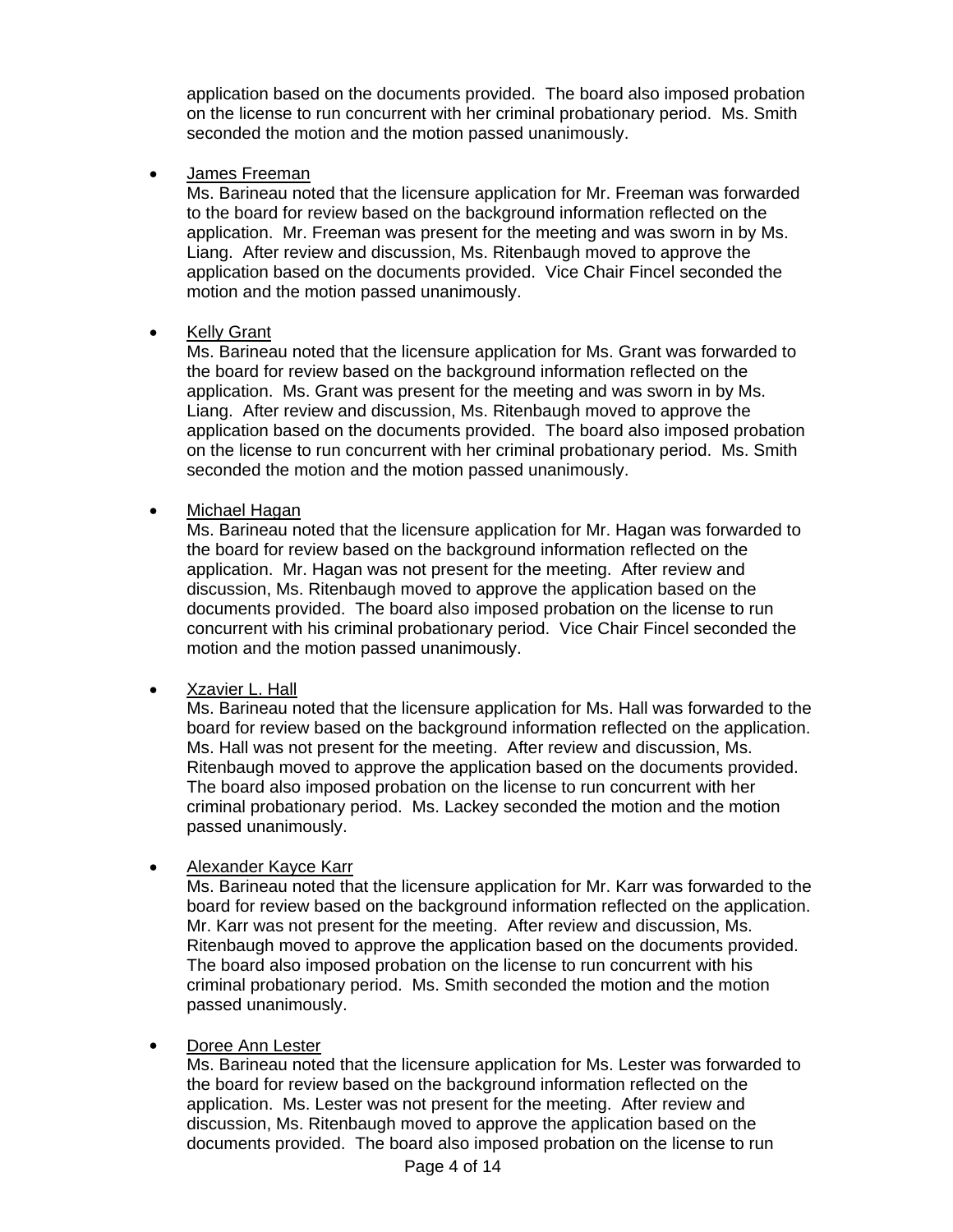concurrent with her criminal probationary period. Ms. Lackey seconded the motion and the motion passed unanimously.

• Melanee M. Martin

Ms. Barineau noted that the licensure application for Ms. Martin was forwarded to the board for review based on the background information reflected on the application. Ms. Martin was not present for the meeting. After review and discussion, Ms. Smith moved to deny the application based on the noted criminal history. Ms. Ritenbaugh seconded the motion and the motion passed unanimously.

• Jasmine Ruth Morris

Ms. Barineau noted that the licensure application for Ms. Morris was forwarded to the board for review based on the background information reflected on the application. Ms. Morris was present for the meeting and was sworn in by Ms. Liang. After review and discussion, Ms. Ritenbaugh moved to approve the application based on the documents provided. Ms. Smith seconded the motion and the motion passed unanimously.

• Chelsea Von Norris

Ms. Barineau noted that the licensure application for Ms. Norris was forwarded to the board for review based on the background information reflected on the application. Ms. Norris was not present for the meeting. After review and discussion, Ms. Lackey moved to approve the application based on the documents provided. Ms. Ritenbaugh seconded the motion and the motion passed unanimously.

• Olga Lilia Reyes

Ms. Barineau noted that the licensure application for Ms. Reyes was forwarded to the board for review based on the background information reflected on the application. Ms. Reyes was not present for the meeting. After review and discussion, Ms. Ritenbaugh moved to approve the application based on the documents provided. Ms. Smith seconded the motion and the motion passed unanimously.

• Tiffany Chinnetta

Ms. Barineau noted that the licensure application for Ms. Chinnetta was forwarded to the board for review based on the background information reflected on the application. Ms. Chinetta was not present for the meeting. After review and discussion, Ms. Smith moved to deny the application based on the noted criminal history. Vice Chair Fincel seconded the motion and the motion passed with Ms. Lackey voting against the motion.

• Kristi Karine Spears

Ms. Barineau noted that the licensure application for Ms. Spears was forwarded to the board for review based on the background information reflected on the application. Ms. Spears was not present for the meeting. After review and discussion, Ms. Smith moved to deny the application based on the noted criminal history. Ms. Ritenbaugh seconded the motion and the motion passed unanimously.

• Rebekah M. Stephens

Ms. Barineau noted that the licensure application for Ms. Stephens was forwarded to the board for review based on the background information reflected on the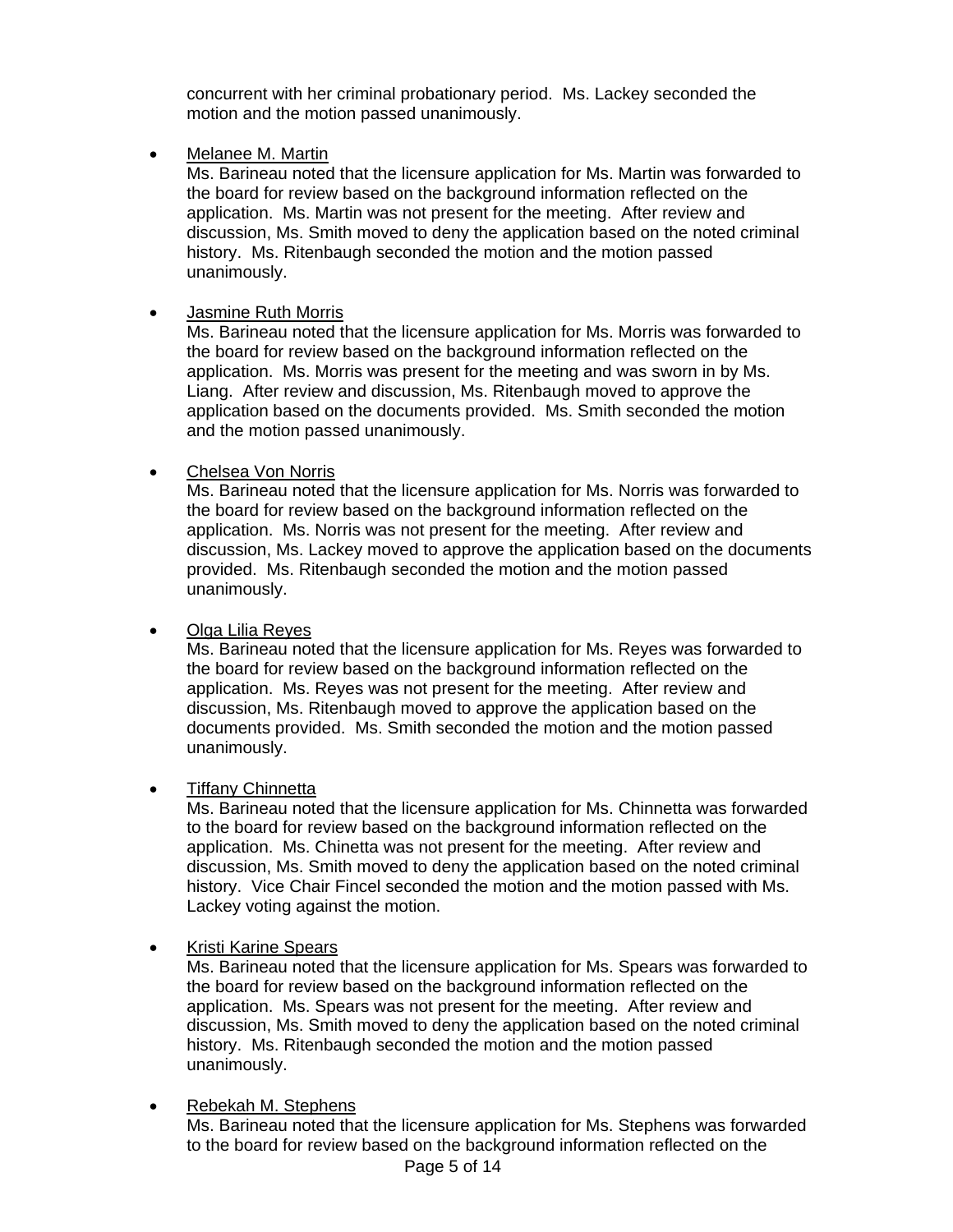application. Ms. Stephens was not present for the meeting. After review and discussion, Ms. Ritenbaugh moved to approve the application based on the documents provided. The board also imposed probation on the license to run concurrent with her criminal probationary period. Ms. Smith seconded the motion and the motion passed unanimously.

## • Tammy Sue Tarafa

Ms. Barineau noted that the licensure application for Ms. Tarafa was forwarded to the board for review based on the background information reflected on the application. Ms. Tarafa was not present for the meeting. After review and discussion, Vice Chair Fincel moved to approve the application based on the documents provided. The board also imposed probation on the license to run concurrent with her criminal probationary period. Ms. Ritenbaugh seconded the motion and the motion passed unanimously.

## • Monica Lynn Taylor

Ms. Barineau noted that the licensure application for Ms. Taylor was forwarded to the board for review based on the background information reflected on the application. Ms. Taylor was present for the meeting and was sworn in by Ms. Liang. After review and discussion, Ms. Ritenbaugh moved to approve the application based on the documents provided. The board also imposed probation on the license to run concurrent with her criminal probationary period. Ms. Smith seconded the motion and the motion passed unanimously.

## • Angella D. Wade

Ms. Barineau noted that the licensure application for Ms. Wade was forwarded to the board for review based on the background information reflected on the application. Ms. Wade was not present for the meeting. After review and discussion, Ms. Lackey moved to approve the application based on the documents provided. The board also imposed probation on the license to run concurrent with her criminal probationary period. Ms. Ritenbaugh seconded the motion and the motion passed unanimously.

## • Amanda Cheatham

Ms. Barineau noted that the licensure application for Ms. Cheatham was forwarded to the board for review based on the background information reflected on the application. Ms. Cheatham was present for the meeting and was sworn in by Ms. Liang. After review and discussion, Ms. Ritenbaugh moved to approve the application based on the documents provided. The board also imposed probation on the license to run concurrent with her criminal probationary period. Ms. Smith seconded the motion and the motion passed unanimously.

## • Avonia Taylor

Ms. Barineau noted that the licensure application for Ms. Taylor was forwarded to the board for review based on the background information reflected on the application. Ms. Taylor was not present for the meeting. After review and discussion, Vice Chair Fincel moved to deny the application based on the noted criminal history. Ms. Ritenbaugh seconded the motion and the motion passed unanimously.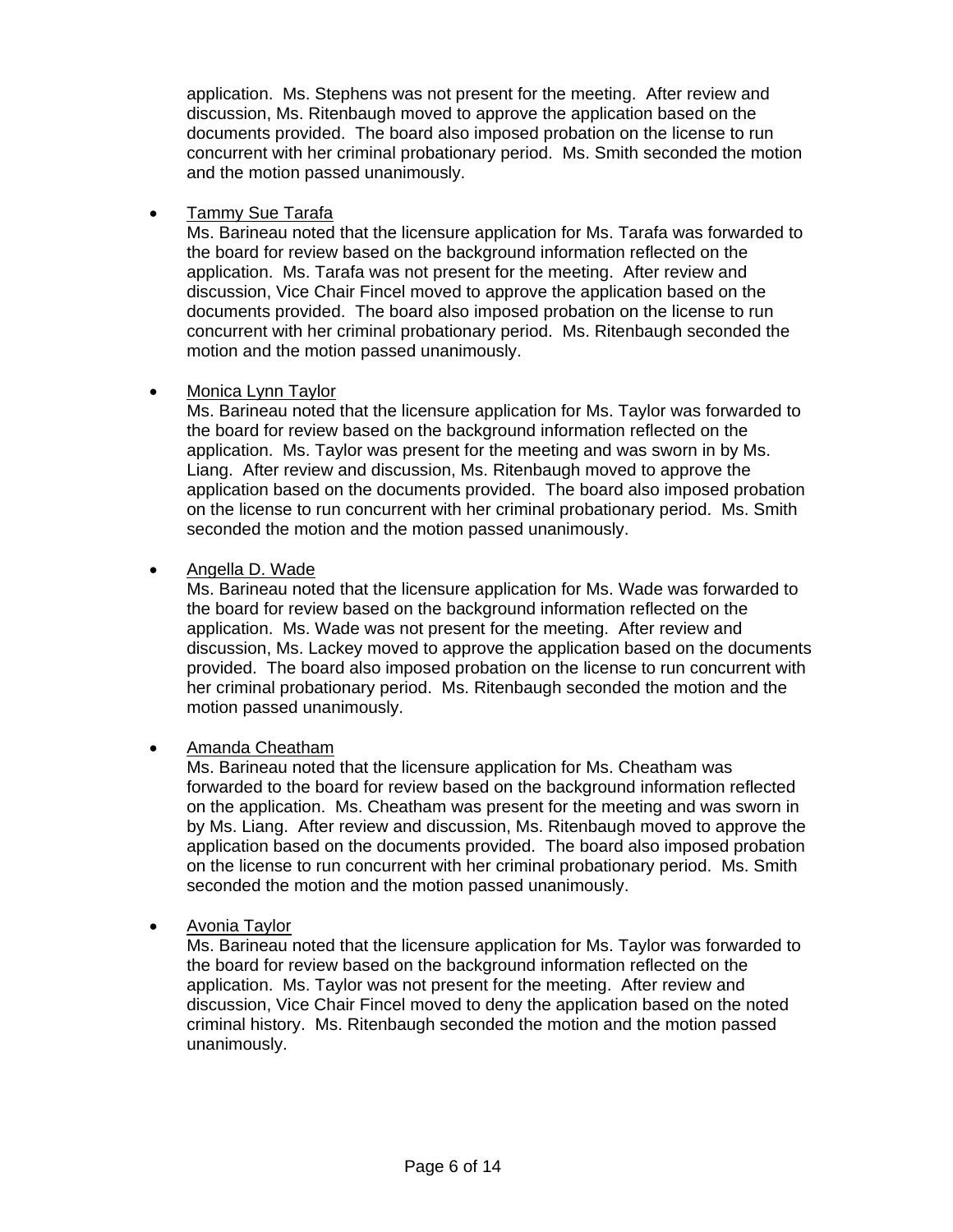## **Initial Review**

#### Beauty Anatomy Institute of Cosmetology & Wellness, Inc.

After review and discussion of the course application, Ms. Ritenbaugh moved to approve the application with the following contingency: correcting the hour requirement for sanitation and sterilization from four hours to five hours. The correction must be submitted to the Executive Director within 30 days of the date of the order for approval. Ms. Smith seconded the motion and the motion passed unanimously.

#### Braids By Sheka

After review and discussion of the course application, Ms. Ritenbaugh moved to approve the application. Ms. Smith seconded the motion and the motion passed unanimously.

#### Synergy Entertainment

After review and discussion of the course application, Vice Chair Fincel moved to approve the application with the following contingency: replacing the words "hair wrapping" with "hair braiding" on the course outline. The correction must be submitted to the Executive Director within 30 days of the date of the order for approval. Ms. Ritenbaugh seconded the motion and the motion passed unanimously.

#### TeWanna & Company Braiding Salon

After review and discussion of the course application, Vice Chair Fincel moved to approve the application. Ms. Ritenbaugh seconded the motion and the motion passed unanimously.

#### Violette's Academy of Career

After review and discussion of the course application, Ms. Ritenbaugh moved to approve the application with the following contingency: correcting the hour requirement for sanitation and sterilization from four hours to five hours. The correction must be submitted to the Executive Director within 30 days of the date of the order for approval. Ms. Lackey seconded the motion and the motion passed unanimously.

#### **Applications for Hair Wrapping Courses**

#### **Initial Review**

#### Beauty Anatomy Institute of Cosmetology & Wellness, Inc.

After review and discussion of the course application, Ms. Ritenbaugh moved to approve the application. Vice Chair Fincel seconded the motion and the motion passed unanimously.

#### **Synergy Entertainment**

After review and discussion of the course application, Ms. Ritenbaugh moved to approve the application. Ms. Smith seconded the motion and the motion passed unanimously.

#### TeWanna & Company Braiding Salon

After review and discussion of the course application, Vice Chair Fincel moved to approve the application. Ms. Ritenbaugh seconded the motion and the motion passed unanimously.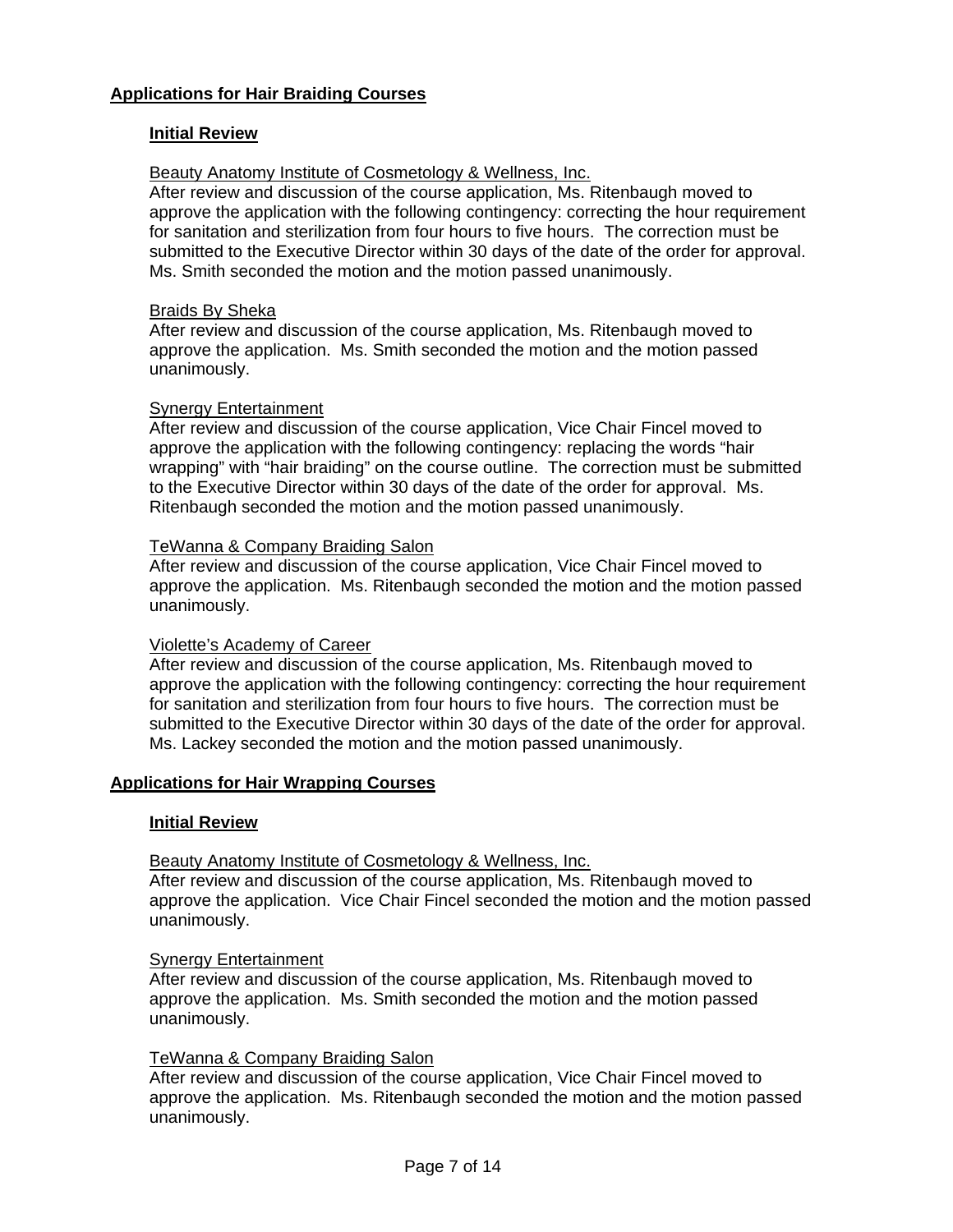## **Initial Review**

## Anton Aesthetics Academy, Inc.

After review and discussion of the course application, Ms. Ritenbaugh moved to approve the application. Ms. Lackey seconded the motion and the motion passed unanimously.

## Beauty Academy of South Florida

After review and discussion of the course application, Ms. Smith moved to approve the application with the following contingency: strike "slim plaster" from the course outline. The correction must be submitted to the Executive Director within 30 days of the date of the order for approval. Ms. Ritenbaugh seconded the motion and the motion passed unanimously.

#### Beauty Anatomy Institute of Cosmetology & Wellness, Inc.

After review and discussion of the course application, Ms. Ritenbaugh moved to approve the application. Vice Chair Fincel seconded the motion and the motion passed unanimously.

## Heritage Institute

After review and discussion of the course application, Vice Chair Fincel moved to approve the application with the following contingencies: strike all references to "massage". The correction must be submitted to the Executive Director within 30 days of the date of the order for approval. Ms. Smith seconded the motion and the motion passed unanimously.

#### Prestige Career Education

After review and discussion of the course application, Ms. Ritenbaugh moved to approve the application. Ms. Lackey seconded the motion and the motion passed unanimously.

#### **Initial HIV/AIDS Courses**

#### **Initial Review**

#### Florida Career College

After review and discussion of the course application, Ms. Ritenbaugh moved to approve the application. Ms. Smith seconded the motion and the motion passed unanimously.

#### TeWanna & Company Braiding Salon

 After review and discussion of the course application, Vice Chair Fincel moved to approve the application. Ms. Smith seconded the motion and the motion passed unanimously.

## **Continuing Education Provider and Course Applications**

## **Initial Review**

Cosmetologycampus.com *Course Application* Pedicures From a Podiatrist's Perspective – 2 Hours Internet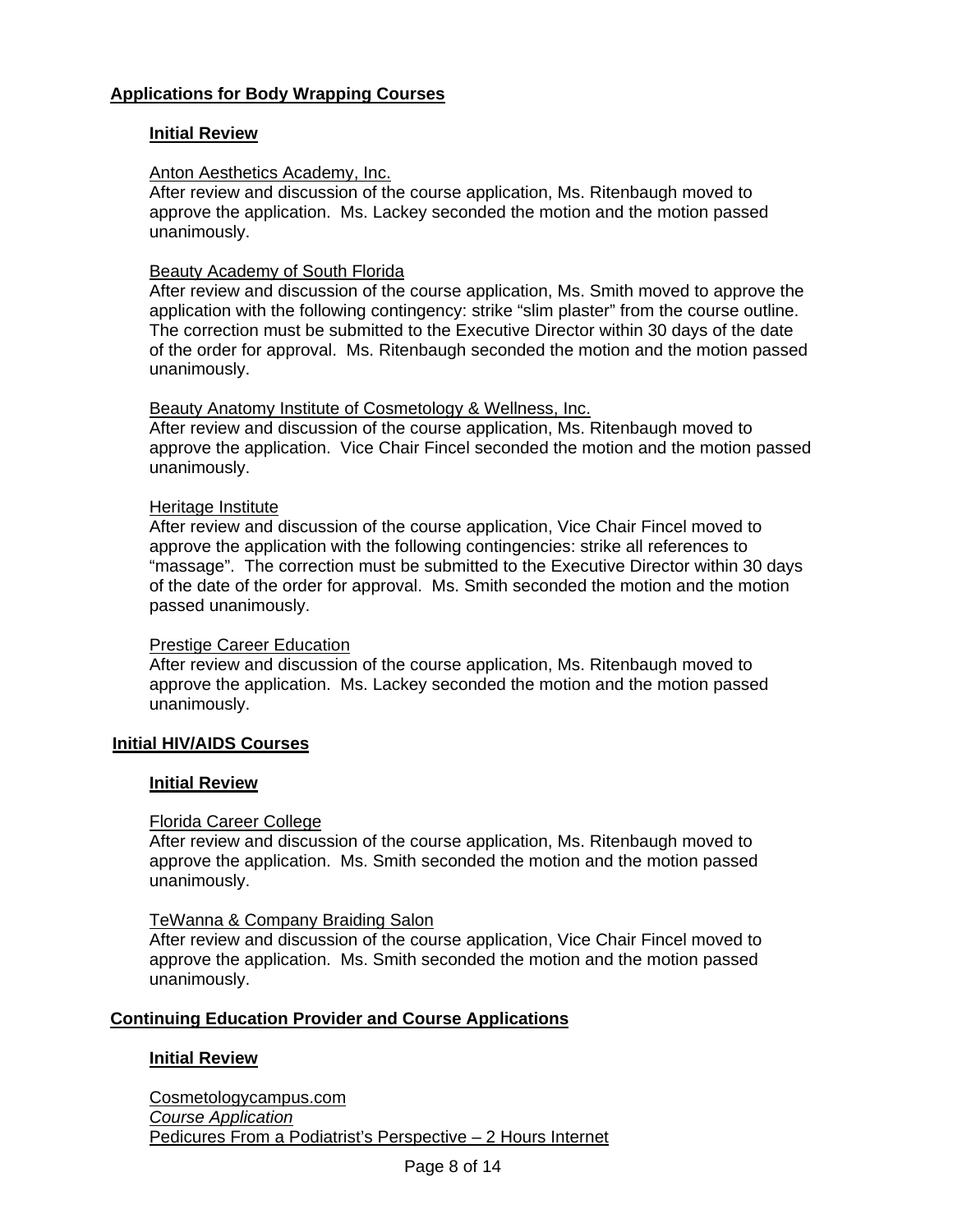After review and discussion of the course application, Ms. Smith moved to approve the application. Vice Chair Fincel seconded the motion and the motion passed unanimously.

## Esthetician Strategies LLC

*Course Application*

Aspects of Facial Specialist Practice – 16 Hours Live Group Study and Cosmetology Conference/Tradeshow

After review and discussion of the course application, Ms. Ritenbaugh moved to deny the application based on the references to the use of formaldehyde, reference to fumigants, the course content was outside of the scope of practice of Florida Board of Cosmetology licensees by treating diseases with aromatherapy; and outdated law and rule references. Ms. Smith seconded the motion and the motion passed unanimously.

#### Palm Beach Community College

*Course Application*

Introduction to Aromatherapy – 4 Hours Live Group Study

After review and discussion of the course application, Ms. Ritenbaugh moved to approve the application. Ms. Smith seconded the motion and the motion passed unanimously.

Palm Beach Community College

*Course Application*

Body Wraps and Spa Therapy – 8 Hours Live Group Study

After review and discussion of the course application, Ms. Ritenbaugh moved to approve the application. Ms. Smith seconded the motion and the motion passed unanimously.

Skin & Makeup Institute of Arizona

*Provider Application* 

*Course Application*

Exfoliating Global Skin Tones 3 to 6 – 4 Hours Cosmetology Conference/Tradeshow and Internet

After review and discussion of the provider application, Ms. Smith moved to approve the application. Ms. Ritenbaugh seconded the motion and the motion passed unanimously.

After review and discussion of the course application, Vice Chair Fincel moved to deny the application based on outdated reference materials. Ms. Smith seconded the motion and the motion passed unanimously.

#### Skin & Makeup Institute of Arizona

*Course Application*

Exfoliating Global Skin Tones 3 to 6 – 4 Hours Cosmetology Conference/Tradeshow and Internet

After review and discussion of the course application, Vice Chair Fincel moved to deny the application based on outdated reference materials. Ms. Smith seconded the motion and the motion passed unanimously.

## **Committee Reports**

## **Continuing Education Committee** – Ginny Fincel, Chair

There was no report at this time.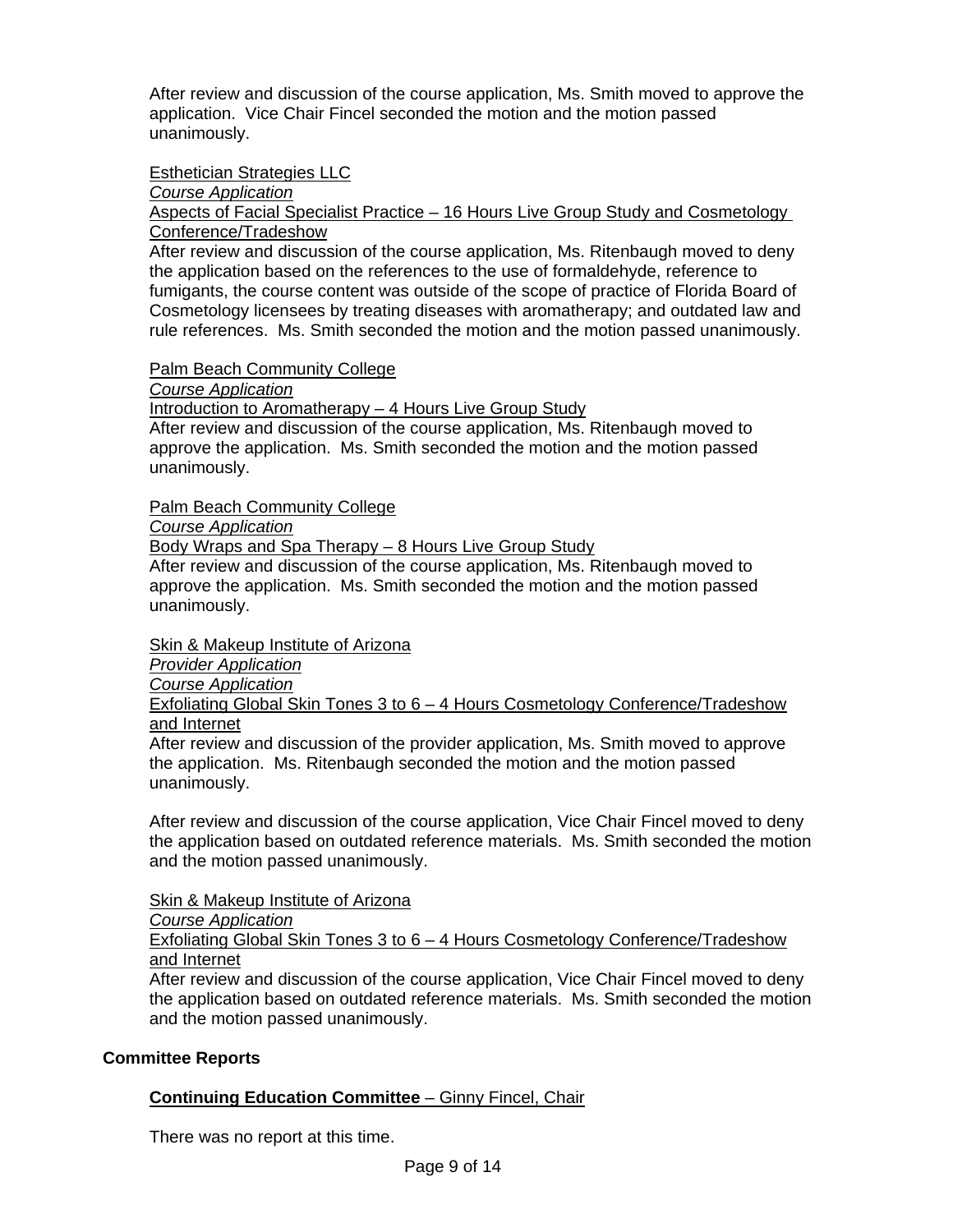# **Rules Committee** – Laurel Ritenbaugh

There was no report at this time.

# **Legislative Committee** – Myra Jowers, Chair

There was no report at this time.

## **New Business**

# **CS/CS/CS/HB 713 AND CS/CS/SB 1330 – DBPR Bill**

Ms. Barineau informed the board of the new statutory language passed during the 2010 Legislative Session which allows for the issuance of temporary licenses to spouses of military personnel who are stationed in Florida. The department is currently working on the procedures for issuance of the temporary licenses and the application for this process.

# **Department of Education Advanced Aesthetics Program Proposal**

Ms. Sue Halfhill, Pensacola Junior College (PJC), informed the board that PJC will soon offer an advanced aesthetics course to individuals who hold a facial specialty registration. She advised the board that several salons, spas and medical practices have indicated that there is a need for advanced training in the aesthetics area, and PJC created this program based on these requests. They understand that no additional registration will be offered through the Department of Business and Professional Regulation. Ms. Michelle Holder, Westside Technical School, informed the board that their institution will also being offering a similar program.

## **Department of Education Natural Hair License Proposal**

Ms. Holder informed the board that she attended a meeting conducted by the Department of Education regarding the creation of a natural hair license. She added that the organizers of the meeting are interested in expanding the hair braider's registration to include extensions and require additional classroom instruction. Ms. Holder added that this natural hair license would fragment the cosmetologist license. Ms. Bonnie Pool, Florida Cosmetology Association (FCA), stated FCA would oppose.

# **Other Business**

## **Executive Director's Report**

## Financial Report for Year Ending March, 2010

Ms. Barineau reported that the balance in the board's operating account on March 31, 2010, was over \$1.1 million, and the balance in their unlicensed activity account was \$901,000.

## National Interstate Council of State Boards of Cosmetology, Inc. (NIC)

The board voted to send Chair Jowers and Ms. Barineau to the 2010 annual NIC Conference in Seattle, Washington. Ms. Barineau informed the board that Florida will host the 2011 conference. The meeting will be conducted in Fort Lauderdale. Ms. Barineau informed the board that the April/May/June NIC Newsletter was included in the agenda for informational purposes.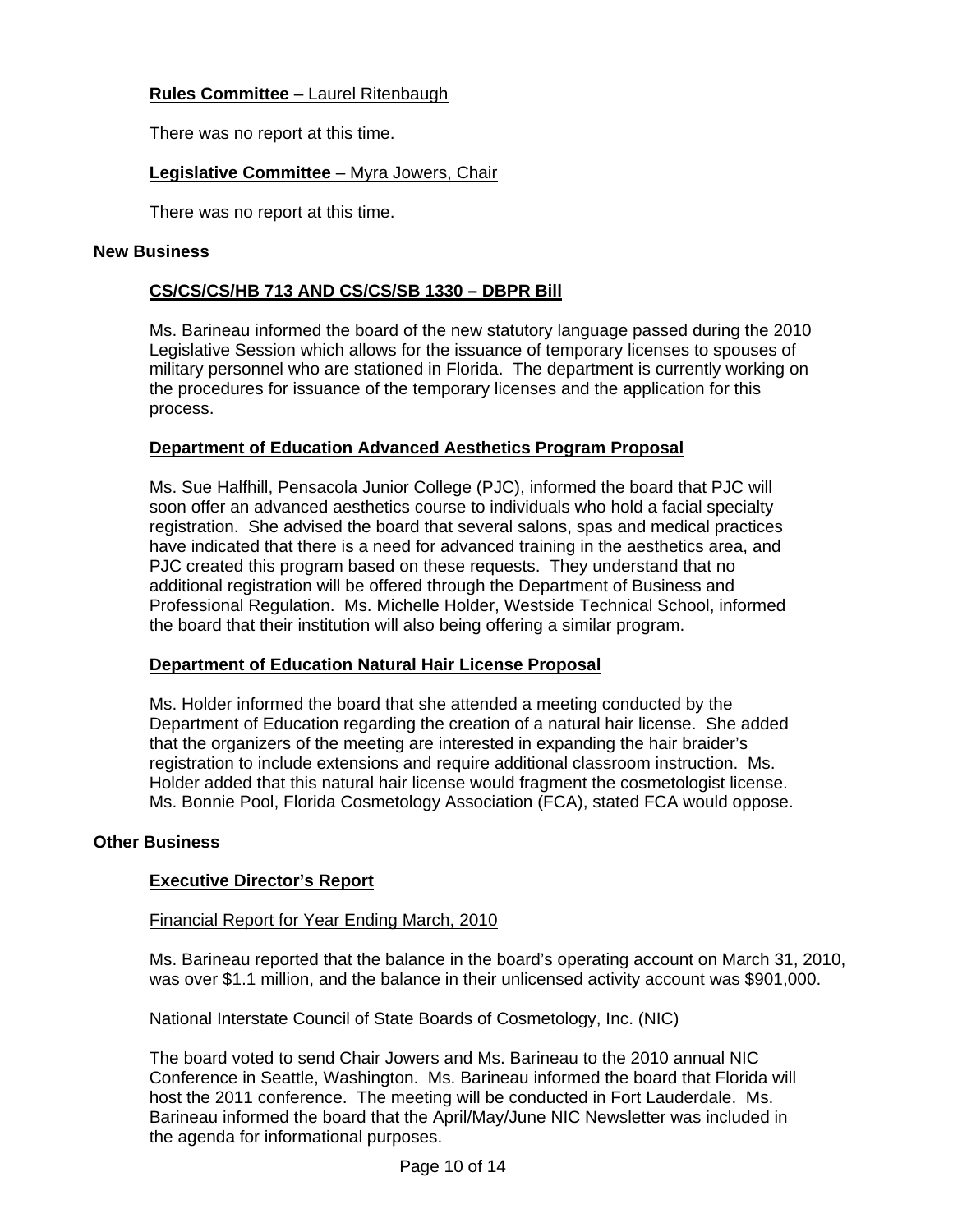## **Service of Process Changes**

Ms. Barineau informed the board that service of process of Administrative Complaints will change in accordance with legislation that passed during the 2010 Legislative Session. She will provide additional information at the October meeting.

#### **Board Attorney's Report**

Rule 61G5-22.017, Florida Administrative Code – Minimum Curriculum for Facial Specialty Training

The board approved the following changes to Rule 61G5-22.017, Florida Administrative Code – Minimum Curriculum for Facial Specialty Training.

(1) At a minimum, the curriculum of schools and programs specified in Section 477.0201, F.S., shall include the following hours of instruction in the indicated theory items:

| <b>TOPIC</b>                                  | <b>HOURS</b>   |
|-----------------------------------------------|----------------|
| (a) Florida Laws and Rules                    | <u>5</u>       |
| (b) HIV and AIDS                              | <u>4</u>       |
| (c) Sanitation                                | <u>10</u>      |
| (d) Ethics                                    | $\overline{2}$ |
| (e) Basics of Electricity                     | <u>8</u>       |
| (f) Facial Techniques and Contraindications   | 66             |
| (g) Product Chemistry                         | <u>8</u>       |
| (h) Hair Removal                              | 2.5            |
| (i) Makeup                                    | $\overline{2}$ |
| (i) Skin Theory, Disease and Disorders of the | 85             |
| Skin                                          |                |

(2) The curriculum shall also include the performance of the following specified services as indicated as well as the estimated total number of hours needed to complete the required number of services:

| <b>TYPE OF SERVICE</b>                   | NUMBER OF       | <b>HOURS REQUIRED</b> |
|------------------------------------------|-----------------|-----------------------|
|                                          | <b>SERVICES</b> |                       |
| Facials,<br>manual<br>(a)<br>and         | 40              | 40                    |
| mechanical,<br>including<br>masks,       |                 |                       |
| packs or treatments which must           |                 |                       |
| be performed on a variety of skin        |                 |                       |
| types including normal, oily, dry,       |                 |                       |
| combination, problem, and mature         |                 |                       |
| (b) Set up, use and maintenance          | $\overline{5}$  | 1.25                  |
| of electrical devices                    |                 |                       |
| (c)<br>Hair removal,<br><u>including</u> | 20              | $\overline{5}$        |
| tweezing, waxing, threading, and         |                 |                       |
| sugaring                                 |                 |                       |
| (d) Makeup application for both          | 10              | $\overline{5}$        |
| day time and nighttime looks             |                 |                       |
| (e) Lash and brow tinting                | <u> 10</u>      | $\overline{5}$        |
| (f) Eyelash application, including       | 10              | 10                    |
| strip lashes, individual lashes, and     |                 |                       |
| semi-permanent lashes                    |                 |                       |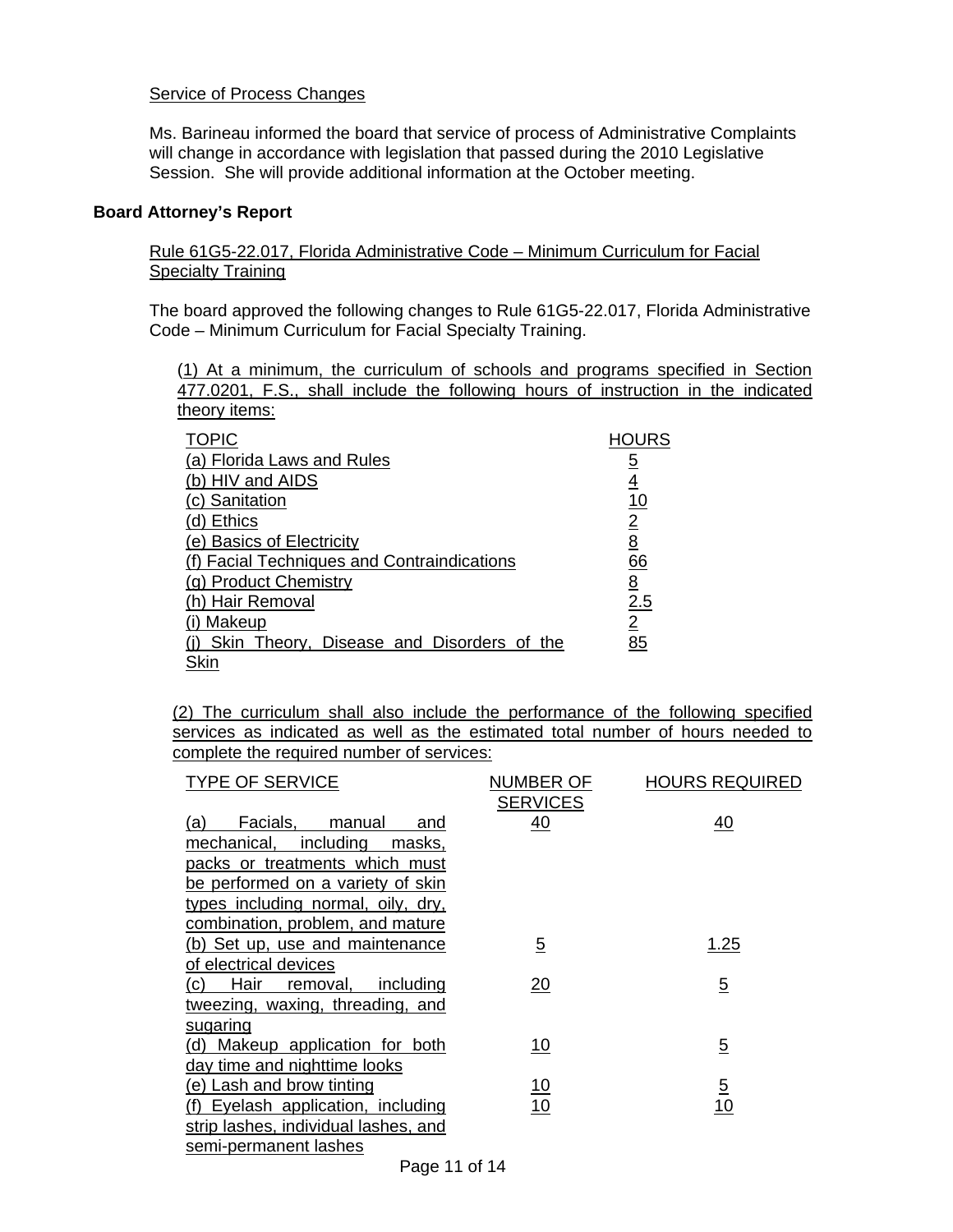(3) Definition of Services: Services shall be a facial, a client consultation/skin analysis; exfoliation, either manual, mechanical or chemical; cleansing; toning; manipulations; and packs, masks, or other treatments as needed.

This change is intended to make it clear in the minimum curriculum rule chapter as to what the requirements are for a stand-alone facial specialty program compared to the facial and skin care requirements included within the cosmetology curriculum.

Rule 61G5-22.006, Florida Administrative Code – Facials (Including Skin Care and Hair Removal)

The board approved the following changes to Rule 61G5-22.006, Florida Administrative Code – Facials (Including Skin Care and Hair Removal).

(1) Objective: To gain information and knowledge to give a facial massage treatment using oils, creams, lotions, or other preparations to properly protect the client from significant damage and to describe chemicals, implements and techniques used in hair removal.

- (2) Learning Objectives:
- (a) To explain the structure and function of skin;
- (b) To describe diseases of the glands;
- (c) To recognize lesions;

(d) To describe basic facial massage movements;

(e) To recognize and define the various types of corrective facials;

(f) To describe products used and the purpose of each;

(g) To understand the purpose and effects of muscle toning;

(h) To describe the benefits and nature of light therapy;

(i) To analyze and correct improper brow shapings;

(j) To describe the proper steps in removing hair through tweezing or waxing; and

(k) To understand the safety precautions to follow in the use of electrical apparatus in hair removal;

(l) To apply make-up.

(3) Performance Objectives:

(a) To use the materials and equipment required in giving facials;

(b) To perfect procedures and manipulations;

(c) To use the proper steps and safety precautions in giving facial treatments for varied types of skin;

(d) To analyze and correct improper brow shapings; and

(e) To remove superfluous hair on the head, face or neck through epilation and/or depilation, excluding electrolysis.

(4) Services required: ten (10).

(5) Definition of Services: Services shall be a facial, a client consultation/skin analysis; exfoliation, either manual, mechanical or chemical; cleansing; toning; manipulations; and packs, masks, or other treatments as needed.

(6) At a minimum, the curriculum of schools and programs specified in Section 477.0201, F.S., shall include the following hours of instruction in the indicated theory items:

| <b>TOPIC</b>               | אםו ור<br><del>noono</del> |
|----------------------------|----------------------------|
| (a) Florida Laws and Rules | ð                          |
| (b) HIV and AIDS           |                            |
| (c) Sanitation             | 40                         |
| $(d)$ Ethics               | 2                          |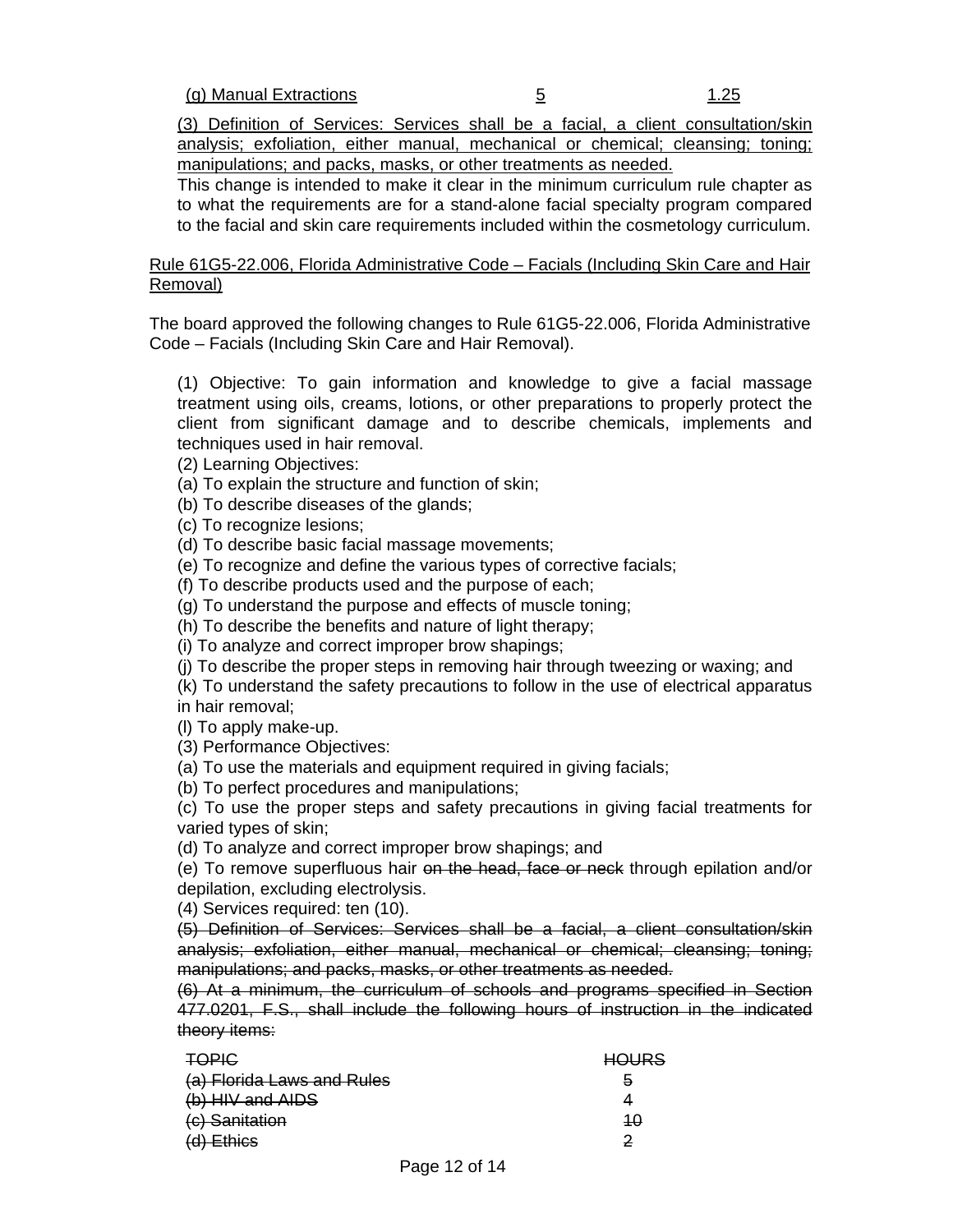| (e) Basics of Electricity                     | 8   |
|-----------------------------------------------|-----|
| (f) Facial Techniques and Contraindications   | 66  |
| (g) Product Chemistry                         | 8   |
| (h) Hair Removal                              | 2.5 |
| (i) Makeup                                    |     |
| (j) Skin Theory, Disease and Disorders of the | 85  |
| <b>Skin</b>                                   |     |

(7) The curriculum shall also include the performance of the following specified services as indicated as well as the estimated total number of hours needed to complete the required number of services:

| <b>TYPE OF SERVICE</b>                                                                                                                                                                            | NUMBER OF<br><b>SERVICES</b> | <b>HOURS REQUIRED</b> |
|---------------------------------------------------------------------------------------------------------------------------------------------------------------------------------------------------|------------------------------|-----------------------|
| (a) Facials, manual and<br>mechanical, including masks,<br>packs or treatments which must<br>be performed on a variety of skin<br>types including normal, oily, dry,<br>combination, problem, and | 40                           | 40                    |
| mature<br>(b) Set up, use and maintenance<br>of electrical devices                                                                                                                                | 5                            | <u> 4.25</u>          |
| (c) Hair removal, including<br>tweezing, waxing, threading, and<br>sugaring                                                                                                                       | 20                           | 5                     |
| (d) Makeup application for both<br>day time and nighttime looks                                                                                                                                   | 40                           | 5                     |
| (e) Lash and brow tinting                                                                                                                                                                         | 10                           | 5                     |
| (f) Eyelash application, including<br>strip lashes, individual lashes,<br>and semi-permanent lashes                                                                                               | 40                           | 40                    |
| (g) Manual Extractions                                                                                                                                                                            | 5                            | <u> 1.25</u>          |

This changed is intended to remove the portion related to the stand-alone facial specialty program compared to the facial and skin care requirements included within the cosmetology curriculum.

Rule 61G5-31.004, Florida Administrative Code – Hair Braiding, and Hair Wrapping, and Body Wrapping Course Requirements

The board approved the following change to the title of Rule 61G5-31.004, Florida Administrative Code – Hair Braiding, and Hair Wrapping, and Body Wrapping Course Requirements.

#### **Division of Regulation Report**

#### Complaints and Investigative Statistics Report – July 2009 - May 2010

Ms. Barineau informed the board that the complaints and investigate statistics report was included in the agenda for informational purposes.